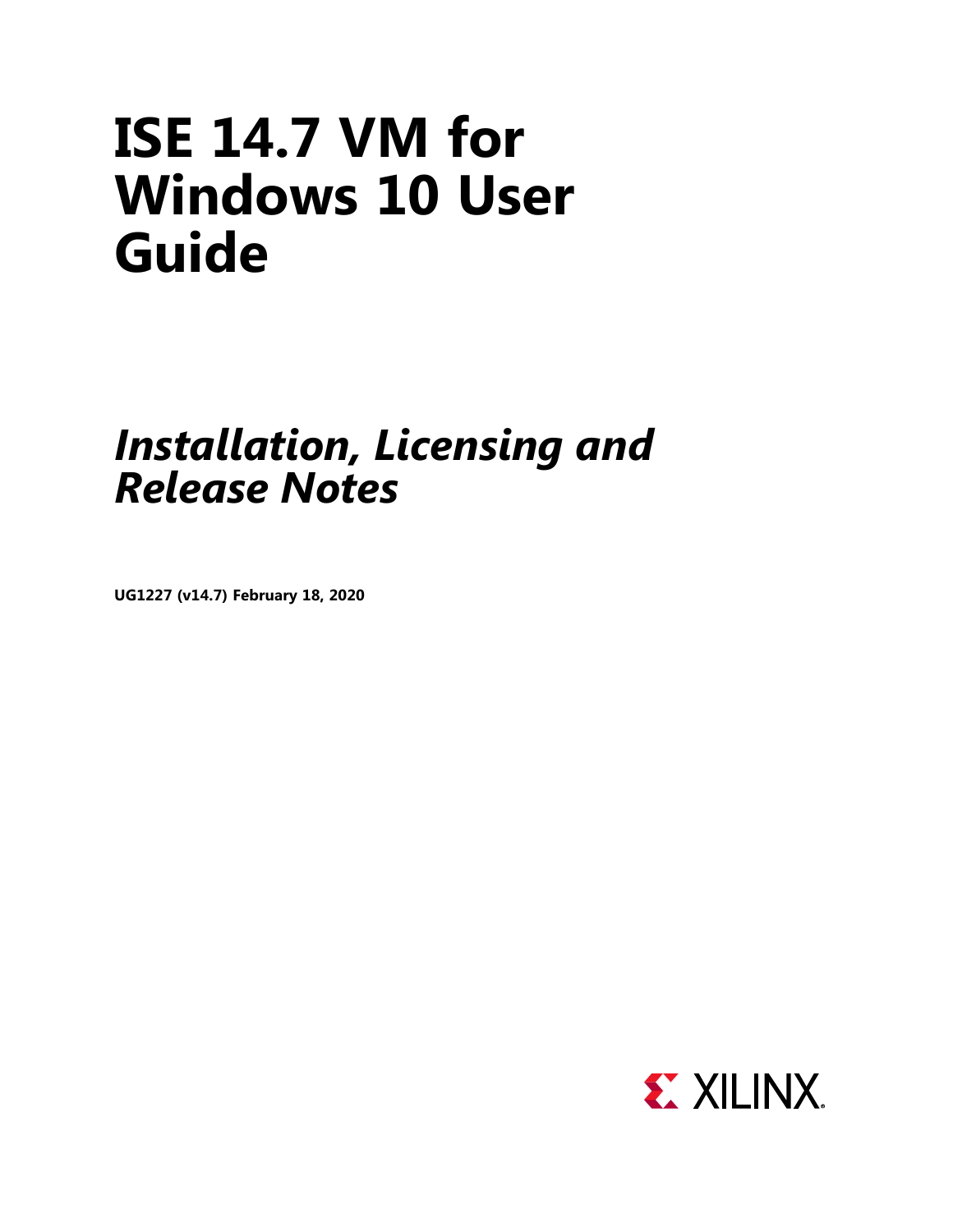## <span id="page-1-0"></span>**Revision History**

The following table shows the revision history for this document.

| <b>Section</b>                            | <b>Revision Summary</b>                                                                                                                                    |  |
|-------------------------------------------|------------------------------------------------------------------------------------------------------------------------------------------------------------|--|
| 02/18/2020 Version 14.7                   |                                                                                                                                                            |  |
| Release version number and title updates. | Provides an overview of using the ISE 14.7 Virtual<br>Machine for Windows 10. This User Guide now<br>supports more than Spartan-6 specific VM information. |  |
| 12/07/2017 Version 1.0                    |                                                                                                                                                            |  |
| Initial Xilinx release.                   | N/A                                                                                                                                                        |  |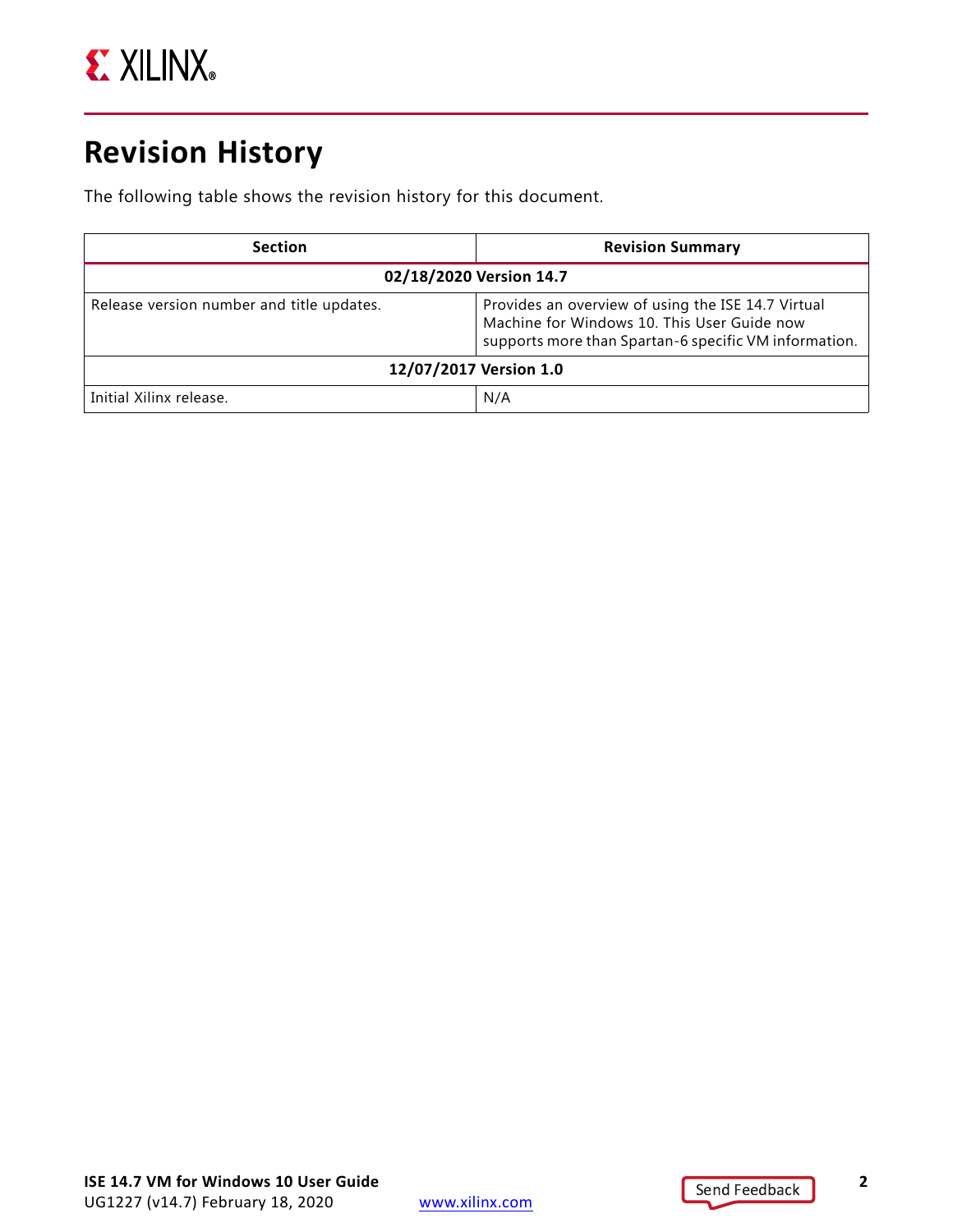

## Table of Contents

|                             | <b>Chapter 1: Introduction</b>                            |  |
|-----------------------------|-----------------------------------------------------------|--|
|                             | <b>Chapter 2: Release Notes</b>                           |  |
|                             |                                                           |  |
|                             |                                                           |  |
|                             | <b>Chapter 3: Architecture Support and Requirements</b>   |  |
|                             |                                                           |  |
|                             |                                                           |  |
|                             |                                                           |  |
|                             |                                                           |  |
|                             | <b>Chapter 4: Installation</b>                            |  |
|                             |                                                           |  |
|                             |                                                           |  |
|                             |                                                           |  |
|                             |                                                           |  |
| <b>Chapter 5: Licensing</b> |                                                           |  |
|                             |                                                           |  |
|                             |                                                           |  |
|                             | <b>Chapter 6: ISE Virtual Machine Configuration</b>       |  |
|                             |                                                           |  |
|                             | <b>Appendix A: Additional Resources and Legal Notices</b> |  |
|                             |                                                           |  |
|                             |                                                           |  |
|                             |                                                           |  |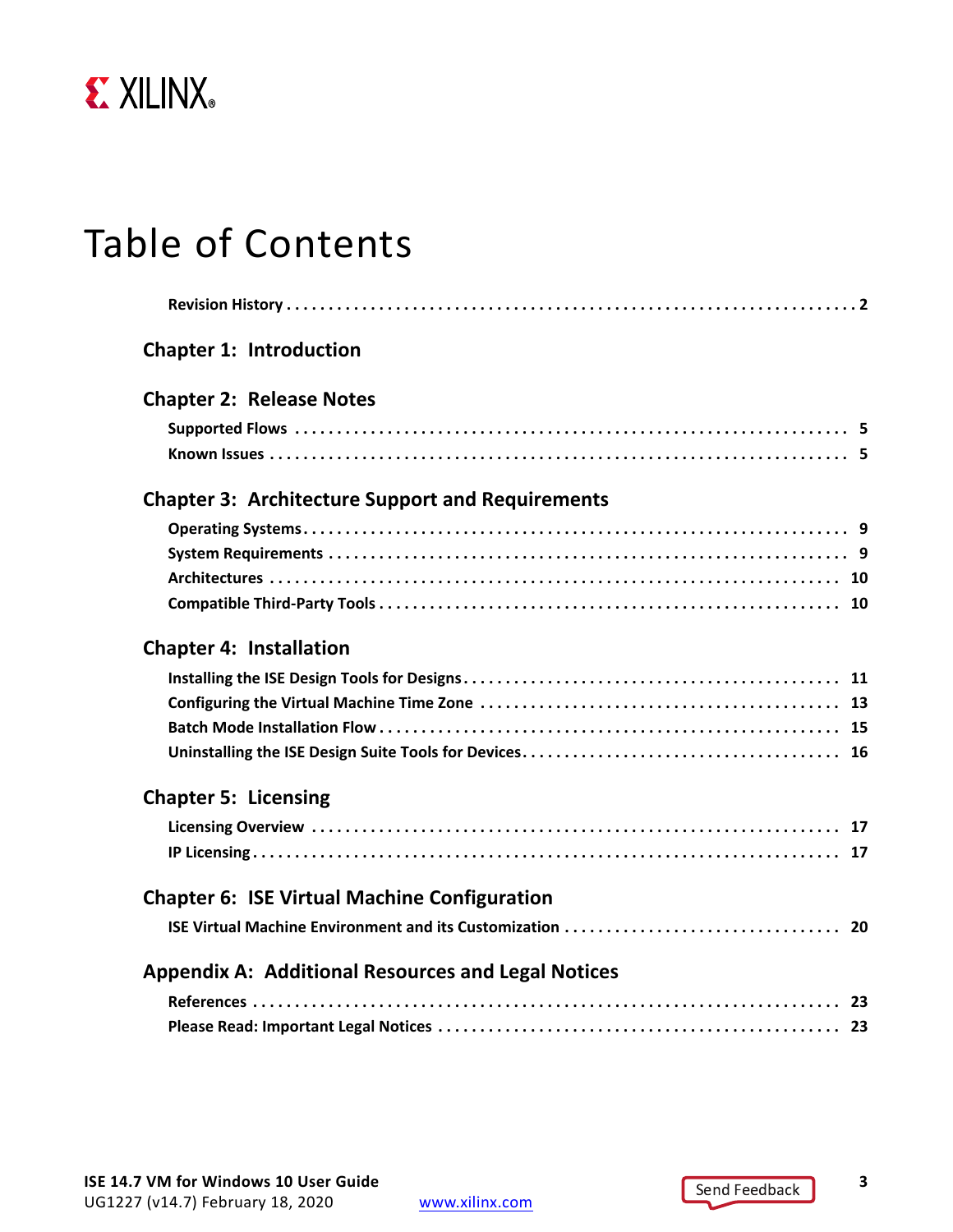

## <span id="page-3-0"></span>Introduction

ISE® Virtual Machine (VM) for Windows 10 extends the ISE Design Suite 14.7 products for the latest Microsoft Windows offering. This solution is enabled for all Xilinx® ISE 14.7 devices. Xilinx devices are cost-optimized FPGAs, offering industry leading connectivity features such as high logic-to-pin ratios, small form-factor packaging, and a diverse number of supported I/O protocols. Built on 45 nanometer technology, the devices are ideally suited for a range of advanced bridging applications found in automotive infotainment, consumer, and industrial automation.

ISE VM for Windows 10 executes on a virtualized environment. The ISE tools execute on an Oracle Linux Virtual Machine.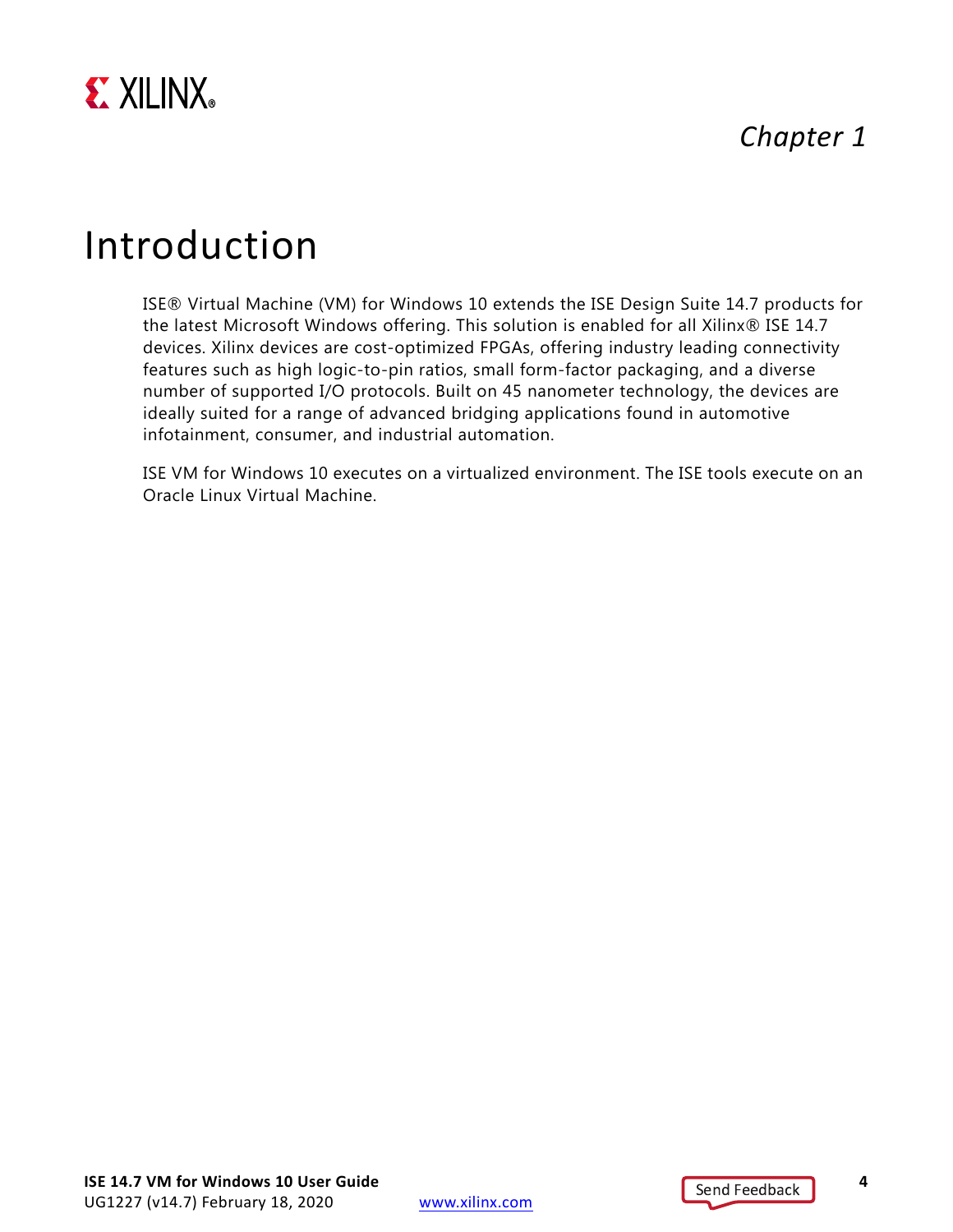

# <span id="page-4-0"></span>Release Notes

### <span id="page-4-1"></span>**Supported Flows**

The majority of the standard flows supported with ISE® 14.7 tools are supported with this solution as well. Following are the list of exceptions.

- Design entry is supported via Project Navigator only. The PlanAhead™ tool as a design entry environment is not supported in this release.
- Synplify, ModelSim and Mentor Graphics Questa Advanced Simulator integration are not supported.
- SmartXplorer and System Generator are not supported.
- All ISE 14.7 devices are supported.

### <span id="page-4-2"></span>**Known Issues**

#### **ISE VM is a Single-User Solution**

The ISE VM installed can only be used by the user who installed it and cannot be shared with other users with access to the same Windows 10 host machine.

#### **The ISE Virtual Machine Does Not Have Internet Access Enabled by Default**

You can give Internet access to the ISE VM by upgrading the networking configuration. See [Enabling Full Networking in Chapter 6](#page-19-2) for details.

#### **Converting Windows Batch Script to Linux Bash Script**

Because ISE runs in a Linux environment, existing Windows batch scripts must be converted to Linux bash syntax.

The syntax is similar and a simple batch file can be easily converted.

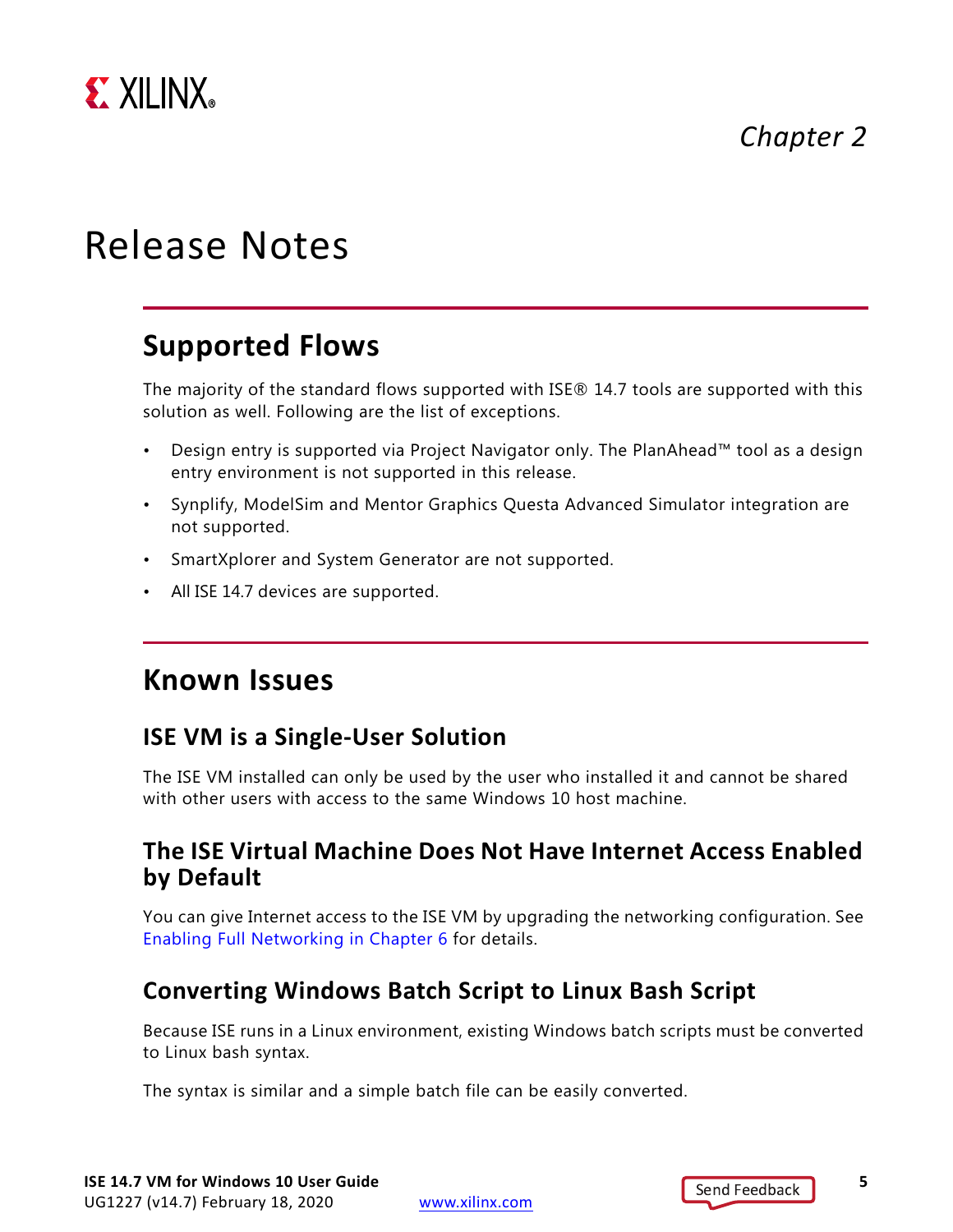

Here are a few key differences that will help you convert your existing scripts.

#### *Windows Batch Syntax vs Linux Bash Syntax*

Directory path separator  $\setminus$  /

Variable %VAR% \$VAR or \${VAR}

Executable name (typical) EXECNAME.exe EXECNAME

Comments REM #

For additional details, refer to the following document, which covers most commands: <http://www.tldp.org/LDP/abs/html/dosbatch.html>

#### *Windows Batch Script Example*

Here is a simple example of a Windows batch script, designed to implement a simple project, and its equivalent in Linux bash.

```
REM variables
set PRJ_NAME=MYPROJECT
set DEVICEICE=xc6slx9-csg324-3
REM generate IP
coregen.exe -b "ipcore dir\CORE NAME.xcp" -p
"ipcore_dir\coregen.cgp"
```
REM Synthesis

xst.exe -ifn "%PRJ\_NAME%.xst" -ofn "%PRJ\_NAME%.syr"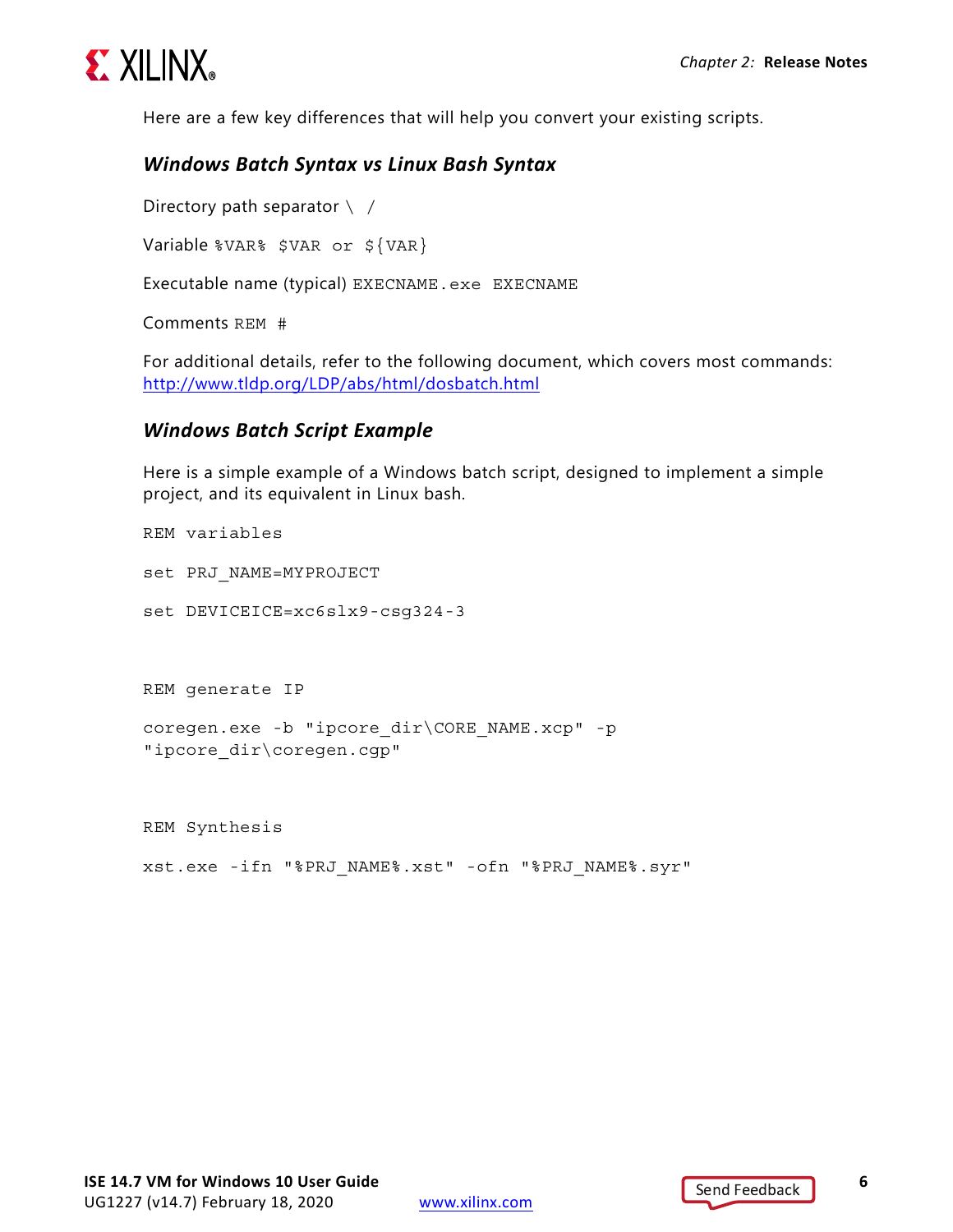

```
REM Implementation
ngdbuild.exe -dd _ngo -sd ipcore_dir -nt timestamp -uc 
"%PRJ_NAME%.ucf" -p %DEVICE% "%PRJ_NAME%.ngc" "%PRJ_NAME%.ngd"
map.exe -p %DEVICE% -w -logic_opt off -ol high -t 1 -xt 0 
-register duplication off -r 4 -mt off -ir off -pr off -lc off
-power off -o "%PRJ_NAME% map.ncd" "%PRJ_NAME%.ngd" "%PRJ_NAME%.pcf"
par.exe -w -ol high -mt off "%PRJ NAME% map.ncd" "%PRJ NAME%.ncd"
"%PRJ_NAME%.pcf"
REM bitstream generation
```

```
bitgen.exe -w "%PRJ_NAME%.ncd"
```
#### *Windows Bash Script Converted into a Linux Bash Script*

#!/bin/bash

# variables

PRJ\_NAME=ROM\_display

DEVICE=xc6slx9-csg324-3

# generate IP coregen -b ipcore\_dir/CORE.xcp -p ipcore\_dir/coregen.cgp

# Synthesis xst -ifn \${PRJ\_NAME}.xst -ofn \${PRJ\_NAME}.syr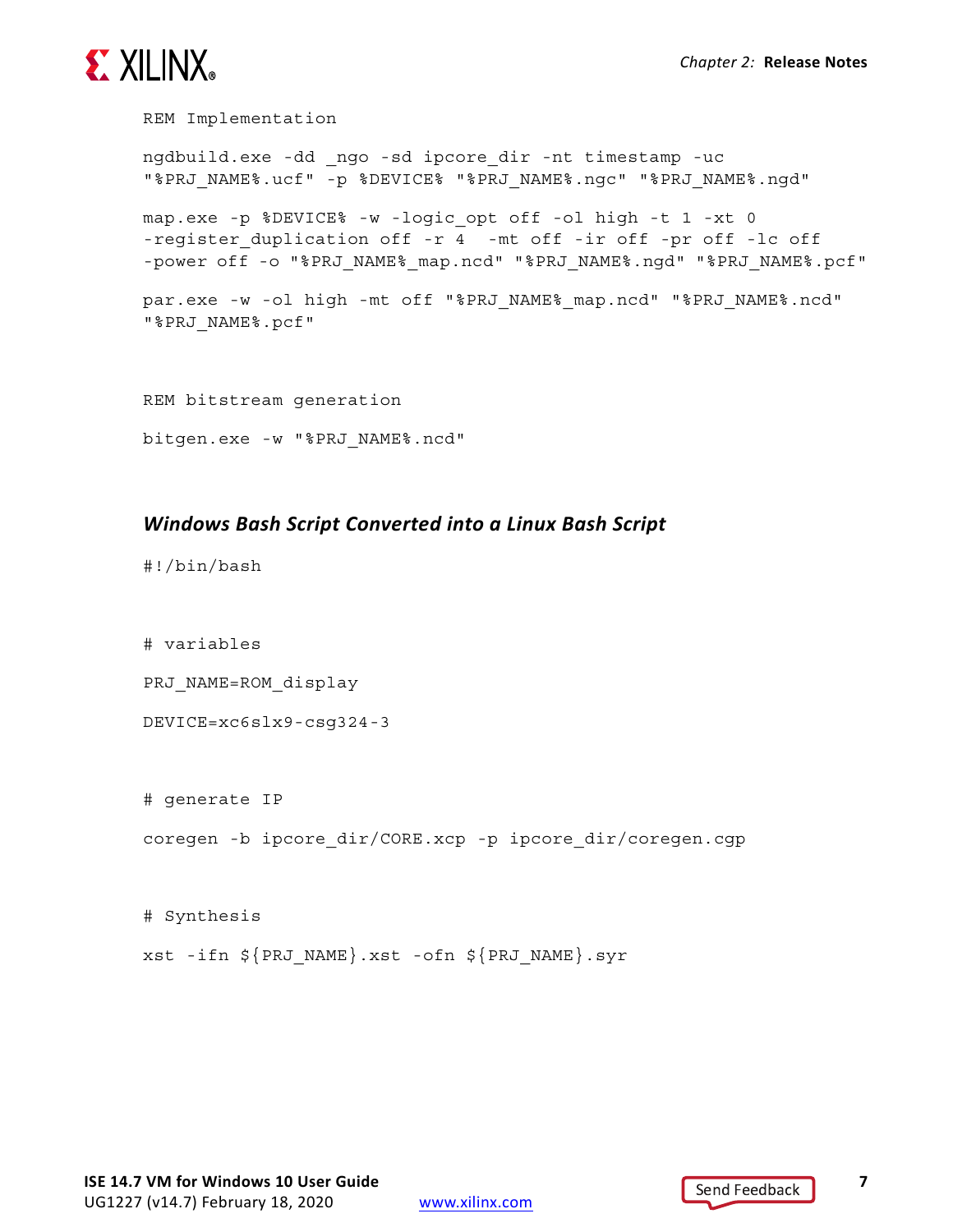# **EXALINX**

# Implementation

```
ngdbuild -dd _ngo -sd ipcore_dir -nt timestamp -uc ${PRJ_NAME}.ucf -p 
$DEVICE ${PRJ_NAME}.ngc ${PRJ_NAME}.ngd
map -p $DEVICE -w -logic_opt off -ol high -t 1 -xt 0 
-register duplication off -r 4 -mt off -ir off -pr off -lc off
-power off -o ${PRJ_NAME} map.ncd ${PRJ_NAME}.ngd ${PRJ_NAME}.pcf
par -w -ol high -mt off ${PRJ_NAME} map.ncd ${PRJ_NAME}.ncd
${PRJ_NAME}.pcf
# bitstream generation
```
bitgen -w \${PRJ\_NAME}.ncd

### **Additional Known Issues**

Additional [known issues](http://xkb/Pages/73/73204.aspx) are documented on the ISE VM for Windows 10 lounge web page.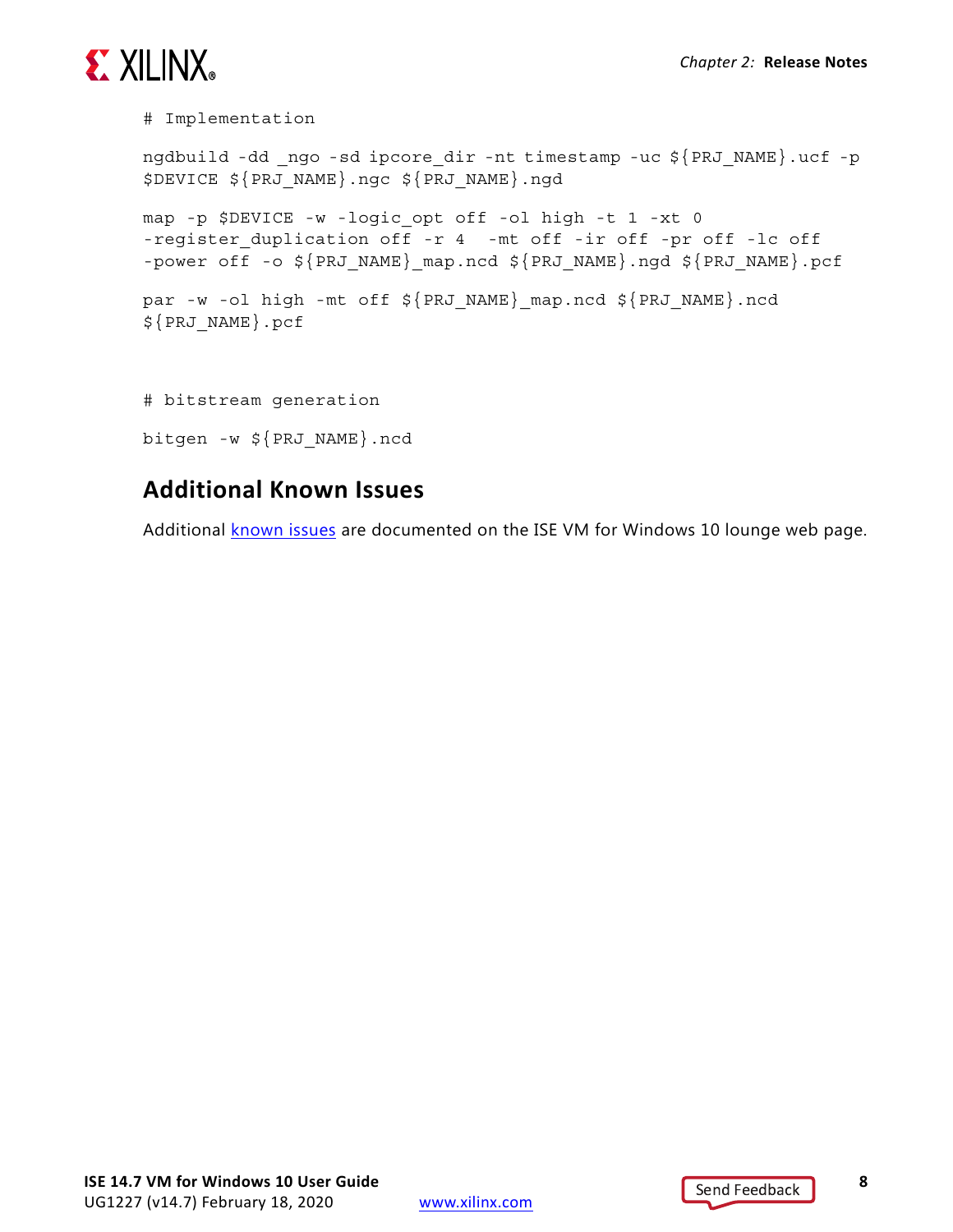

# <span id="page-8-3"></span><span id="page-8-0"></span>Architecture Support and Requirements

### <span id="page-8-1"></span>**Operating Systems**

This solution supports Windows 10 Professional and Windows 10 Enterprise.

### <span id="page-8-2"></span>**System Requirements**

Because this solution is enabled by virtualization, the processor of the Windows 10 machine must support virtualization technology.

This technology is called VT-x for Intel processors and AMD-V for AMD CPUs.

In addition to the CPU requirement, this virtualization technology also needs to be enabled in the BIOS setup. Note that in some cases this technology is not enabled by default and must be enabled by updating the BIOS settings.

Refer to your Windows 10 machine vendor documentation for instructions to access BIOS.

The ISE® Virtual Machine is deployed using Oracle VirtualBox hypervisor. Because only one hypervisor can be enabled on a system, you must disable/uninstall any other hypervisor, such as Microsoft Hyper-V, prior installation.

In order to run properly this solution has the following minimum hardware requirements:

- CPU: minimum of 2 cores
- RAM: 8 GB
- Disk Space: 85 GB

Xilinx recommends a minimum screen resolution of 1280 x 1024. Some GUI elements do not display properly at lower resolutions.

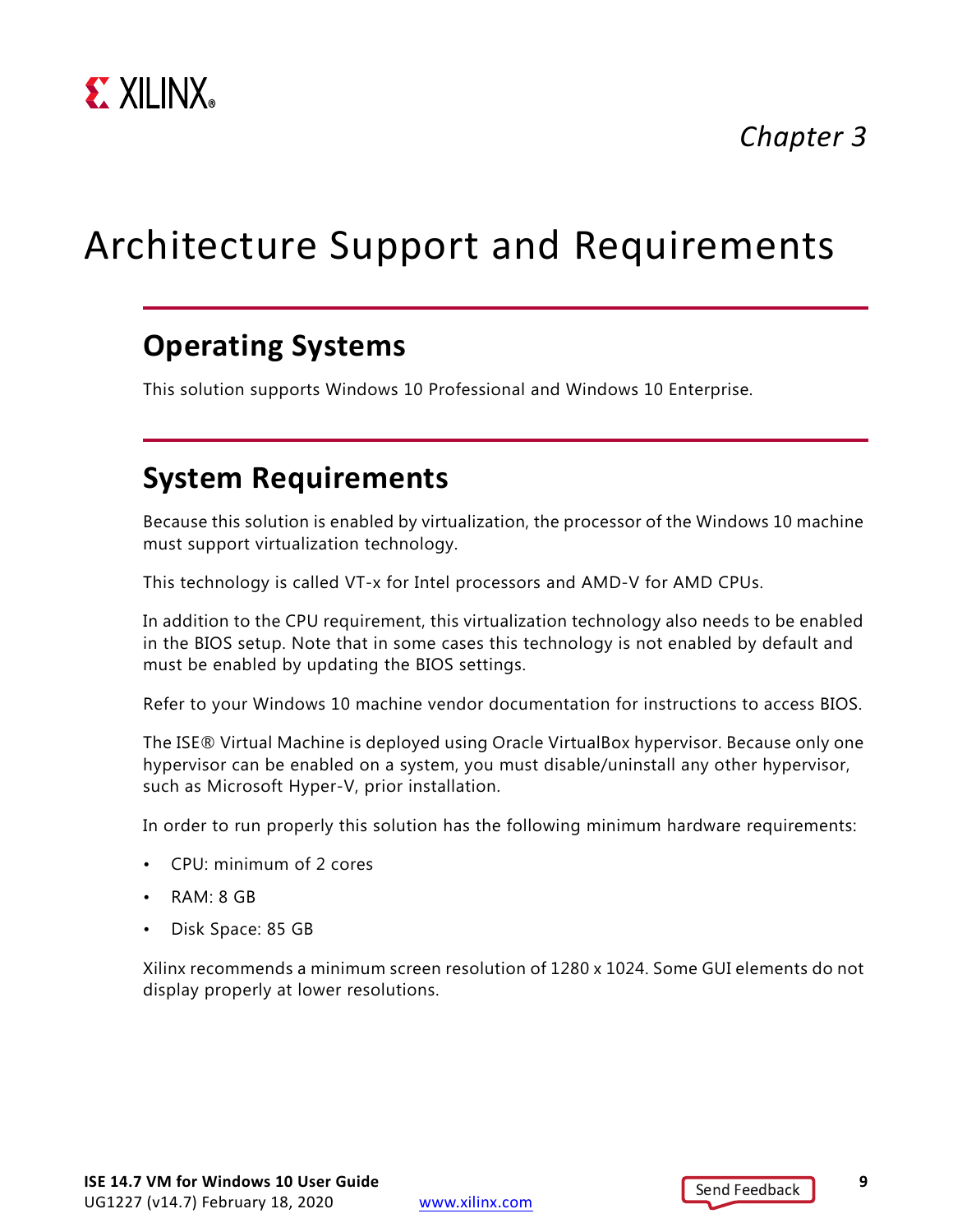

## <span id="page-9-0"></span>**Architectures**

The solution supports all Xilinx devices. See the ISE supported devices product page [\[Ref 1\].](#page-22-3)

## <span id="page-9-1"></span>**Compatible Third-Party Tools**

All parts (ISE 14.7 VM for Win 10) do not provide support for any integrated third-party tools.

Xilinx supports importing of EDIF files generated using any supported version of SynplifyPro. This can be from Windows 10 or any RHEL Linux environment. In ISE, the project setting is **Design Property >Top-Level Source type = EDIF**.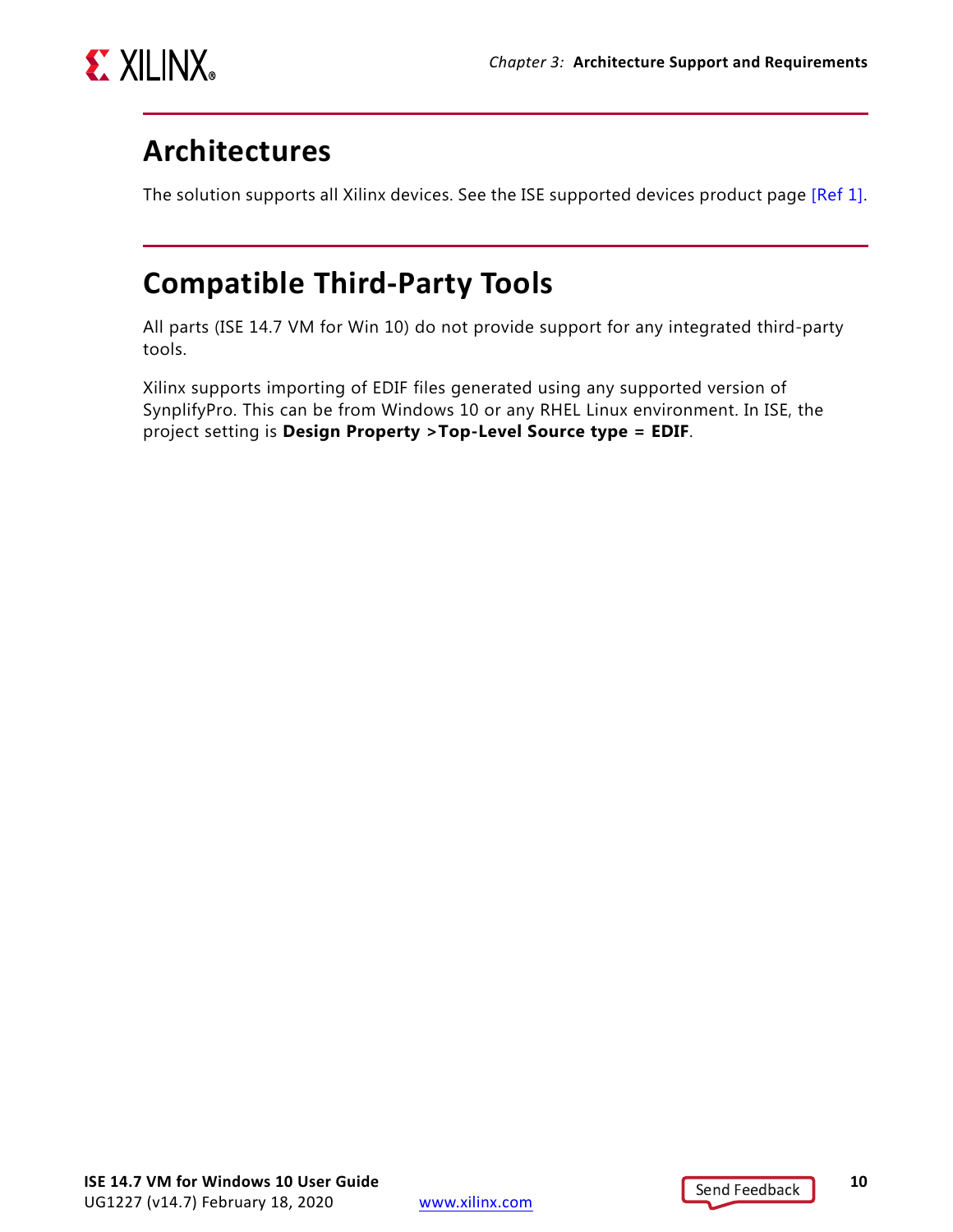

# <span id="page-10-0"></span>Installation

### <span id="page-10-1"></span>**Installing the ISE Design Tools for Designs**

This chapter explains the installation process for ISE® 14.7 tools for devices on Windows 10.

#### **Installation Preparation**

Before starting installation the follow steps must be completed.

- 1. Make sure your system meets the requirements described in [Chapter 3, Architecture](#page-8-3)  [Support and Requirements](#page-8-3).
- 2. Disable anti-virus software to reduce installation time
- 3. To install the ISE Virtual Machine First you will need to install the Oracle VM.

#### **Installation Steps**

Decompress the downloaded installation zip file, and run **xsetup.exe** to launch the installation.

*Note:* Oracle VirtualBox needs to be installed prior to the ISE VM installation.

#### **Oracle VirtualBox Installation**

The version of Oracle VirtualBox officially supported by Xilinx is 5.2.34. See the [Oracle](https://www.virtualbox.org/wiki/Download_Old_Builds_5_2)  [Documentation t](https://www.virtualbox.org/wiki/Download_Old_Builds_5_2)o install Virtualbox and for more information.

### **License Agreements**

Carefully read the license agreements before continuing with the installation. If you do not agree to the term and conditions, cancel the installation and contact Xilinx.

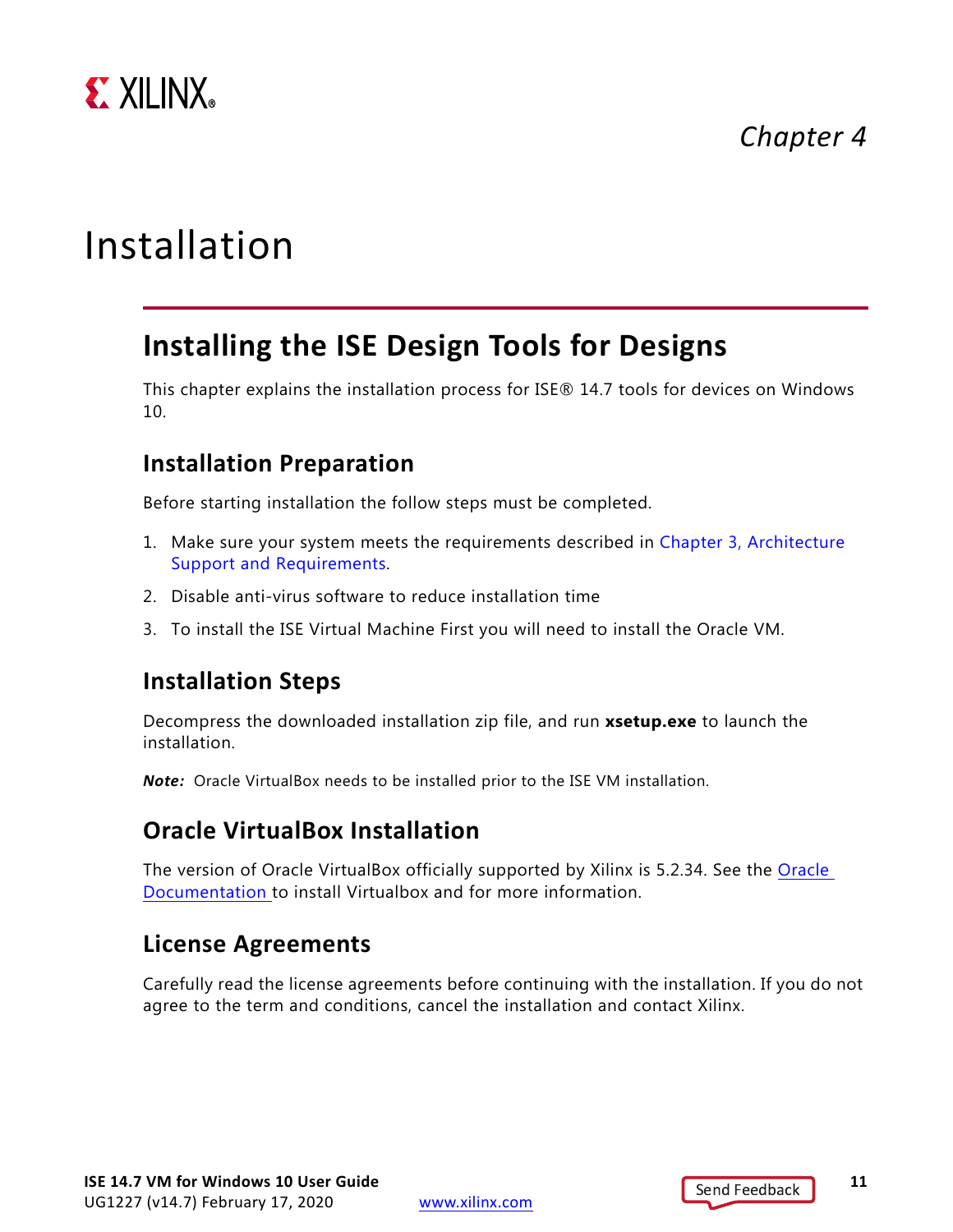

### **Installation Options**

Unlike in a typical ISE 14.7 tools installation process, you are not provided with any options to select from.

This is mostly the case because options have already customized for this solution.

- ISE Design Suite System Edition is installed. All devices are supported.
- ISE tools for all devices are already licensed.
- Cable drivers are already pre-installed.

### **Shortcuts**

You can customize the creation of desktop and program group shortcuts. Xilinx highly recommends installing shortcuts; these shortcuts greatly facilitate the access to ISE tools from the Windows 10 machine. By default ISE tools shortcuts are provided on the Virtual Machine.

### **Shared Folder**

In order to facilitate the sharing of files between the Windows 10 host machine and the Virtual Machine running ISE tools, you are provided with an installation option to specify a shared folder. See the Oracle VirtualBox documentation. *4.3 Shared folders* [\[Ref 3\]](#page-22-4).

**IMPORTANT:** *Keep all user data files, such as project source files, in the shared folder. That allows them to be accessible from both operating systems and will not be lost if ISE is uninstalled.*

The directory that you specify will be available on the virtual machine under /home/ise/<shared folder name>.

For instance, if you specify the Windows 10 host directory c:\xilinx\_projects\test\_design or all\_ise\_designs at installation time, its content will be accessible on the ISE Virtual Machine under /home/ise/test\_design or all ise designs.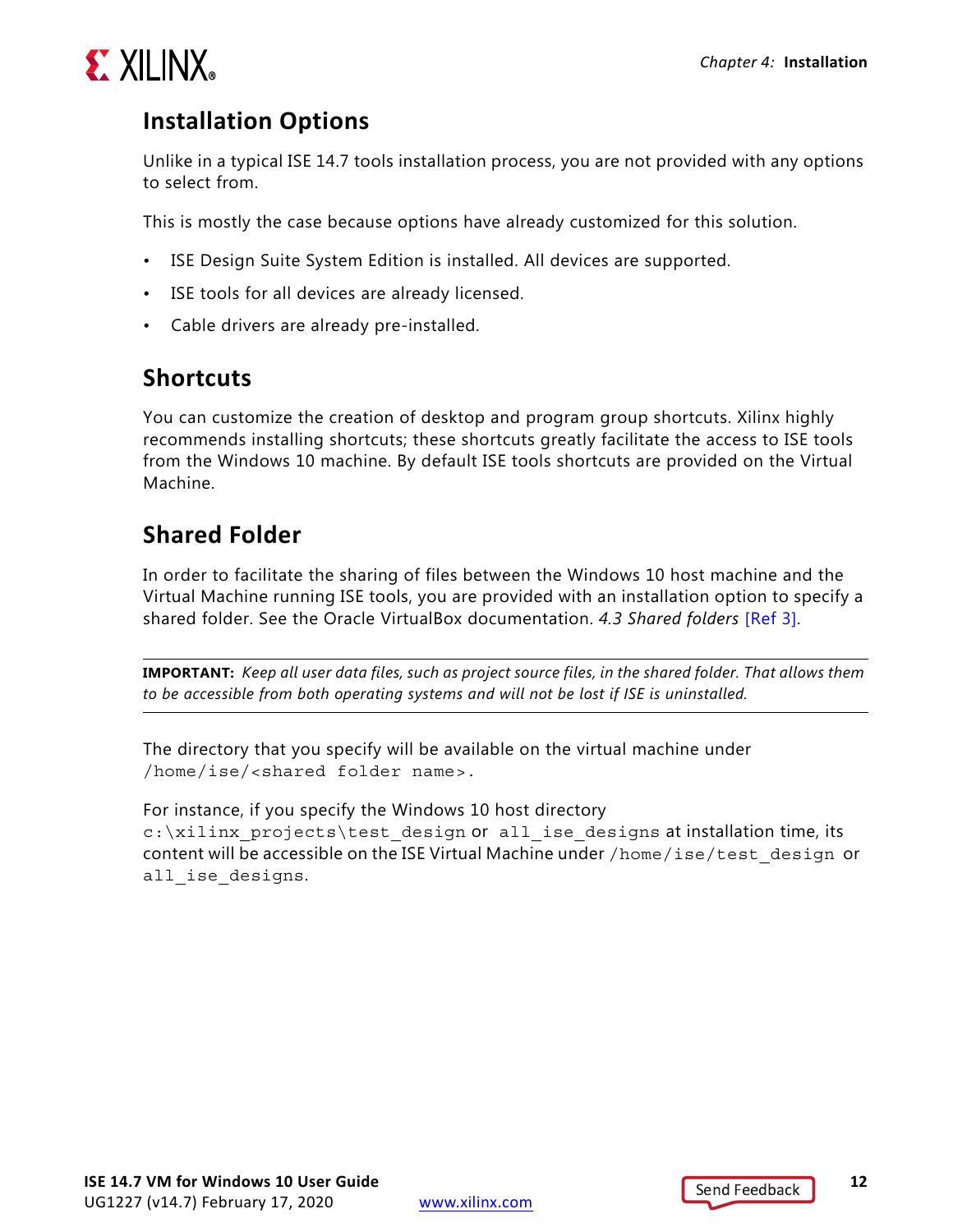

The installation process only allows you to specify one shared folder, but it is possible to configure additional shared folders post installation. See [Chapter 6, ISE Virtual Machine](#page-19-3)  [Configuration](#page-19-3) for more details.

| SE 14.7 Virtual Machine Installer - Select Destination Directory                                   | $\Box$<br>$\times$                                                                                          |
|----------------------------------------------------------------------------------------------------|-------------------------------------------------------------------------------------------------------------|
| <b>Select Destination Directory</b><br>Choose installation options such as location and shortcuts. | <b>EX XILINX</b><br>ALL PROGRAMMABLE.                                                                       |
| <b>Installation Options</b><br>Select the installation directory<br>C: Wilinx<br>m,                | Select shortcut and shared folder options<br>○ Create program group entries<br>Xilinx Design Tools          |
| <b>Installation location(s)</b><br>C: \Xilinx \14.7_VM                                             | Create desktop shortcuts<br>Select the directory to share with VM                                           |
| <b>Disk Space Required</b><br>Disk Space Required: 23.43 GB<br>Disk Space Available: 126.88 GB     | $\bullet$<br>$\Delta\Delta\omega$<br>e.g. C:\Users\ <user>\ise_projects =&gt; /home/ise/ise_projects</user> |
|                                                                                                    |                                                                                                             |
|                                                                                                    |                                                                                                             |
|                                                                                                    |                                                                                                             |
|                                                                                                    |                                                                                                             |
| Copyright © 1986-2019 Xilinx, Inc. All rights reserved.                                            | $<$ Back<br>Next ><br>Cancel                                                                                |

*Figure 4-1:* **Installer Select Destination Directory Window**

## <span id="page-12-0"></span>**Configuring the Virtual Machine Time Zone**

After the installation is complete, most users will need to manually update the Virtual Machine time zone. The time of the Virtual machine is automatically synchronized with the Windows 10 host machine, but the time zone must be initialized manually.

By default, the ISE Virtual Machine time zone is set to UTC. Users outside of the UTC time must follow the steps below to update the time zone:

- 1. Start the ISE Virtual Machine using the ISE Project Navigator desktop shortcut.
- 2. Right-click the Virtual Machine desktop and select **Open in Terminal** to open a new terminal window.
- 3. In the terminal window type the following command to launch the Linux utility tool to adjust the time:

sudo system-config-date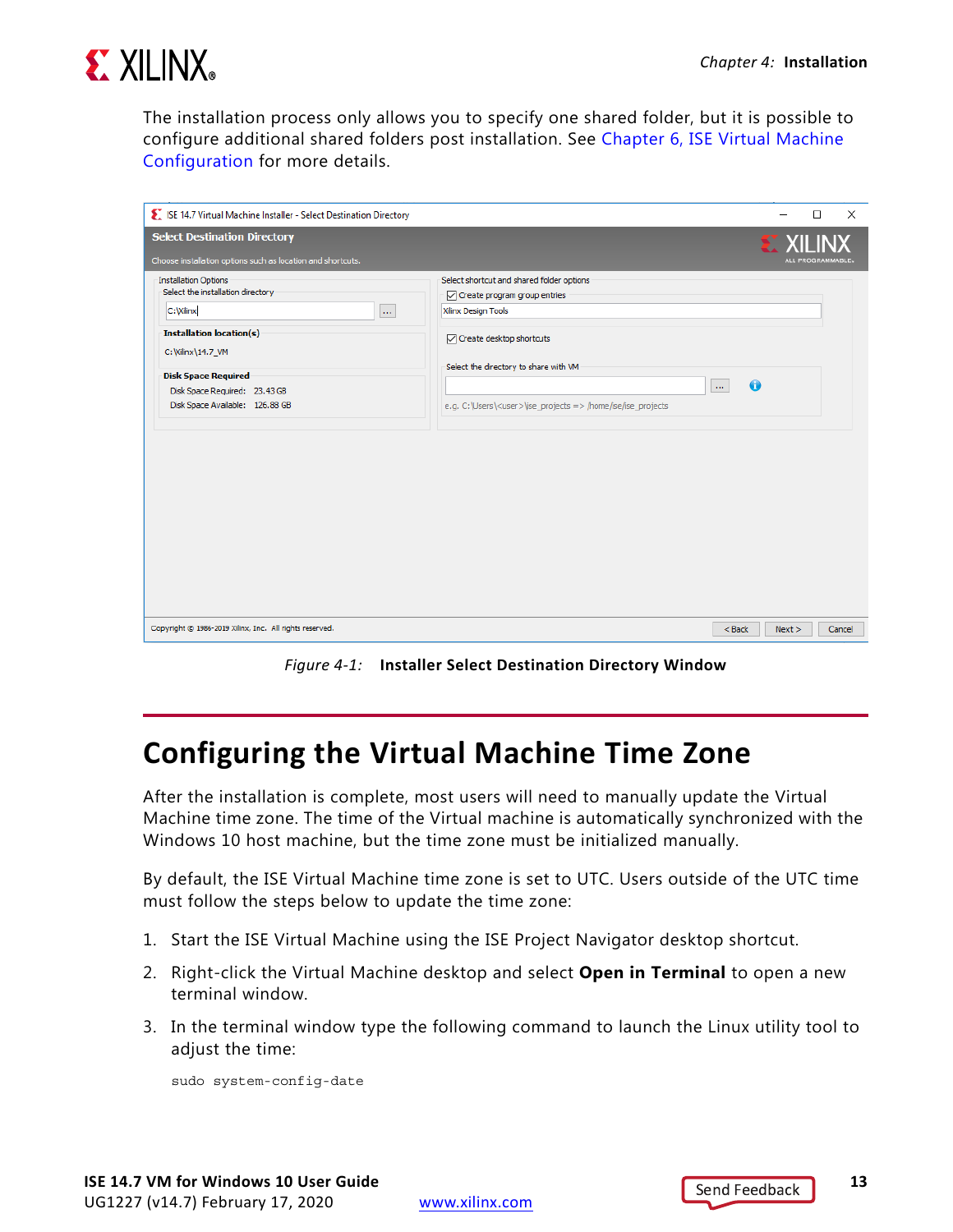

The Date/Time Properties dialog box opens.



*Figure 4-2:* **Date/Time Properties Dialog Box**

4. In the utility time tool, click the **Time Zone** tab, select your local time zone, and click **OK**.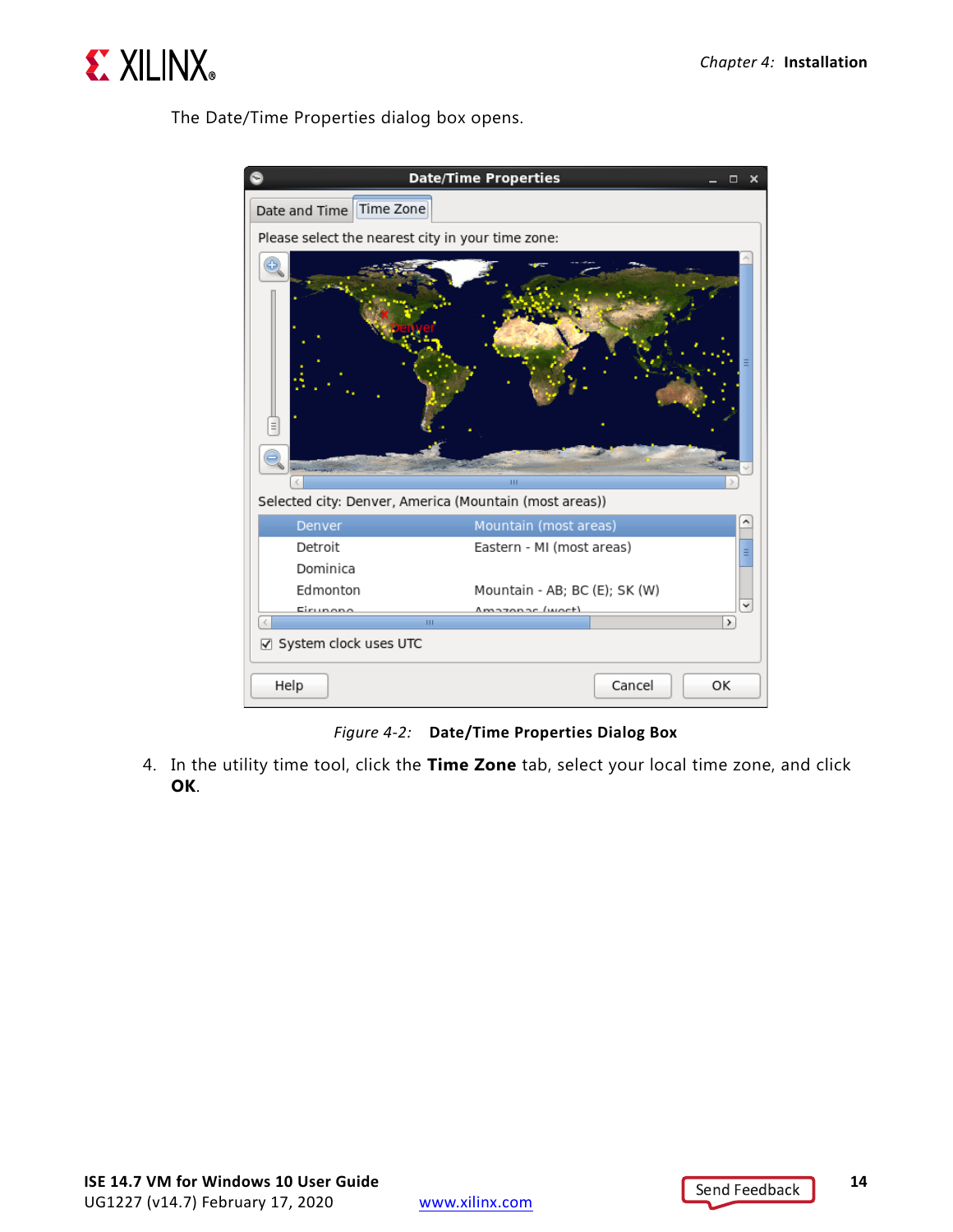

## <span id="page-14-0"></span>**Batch Mode Installation Flow**

The installer can be run as an unattended batch process. To run unattended, a configuration file must be present that tells the installation location and options you wish to install.

The installer has a mode in which it can generate a reference option file for you based on common configurations, which you can further edit to customize your installation.

To begin, open a command prompt as administrator and change the working directory to the bin directory of the unzipped installer.

### **Generate Configuration File**

- 1. Run **xsetup.bat -b ConfigGen** After selecting the edition you want to install, the default configuration file is generated.
- 2. Edit the file to specify the installation location and the path of the Shared Folder and any other installation option you wish to customize. See Oracle VirtualBox documentation, *4.3 Shared folders* [\[Ref 3\]](#page-22-4) for details.

### **Run the installer**

Now that you have edited your configuration file to reflect your installation preferences, you are ready to run the installer. As part of the installer command line, you will need to indicate your acceptance of the Xilinx and Third Party license agreements.

### **Xilinx End-User license Agreement (EULA)**

See the [Xilinx End-User License Agreement \(EULA\)](https://www.xilinx.com/support/documentation/sw_manuals/xilinx14_7/unified_xilinx_eulas_for_Win10_VM_for_ISE.pdf) document on the ISE VM for Windows 10 lounge web page.

### **Third Party End-User License Agreement (EULA)**

See the [Third Party End-User License Agreement \(EULA\)](https://www.xilinx.com/support/documentation/sw_manuals/xilinx14_7/unified_3rd_party_eulas_for_Win10_VM_for_ISE.pdf) document on the ISE VM for Windows 10 lounge web page.

### **Example Command Line**

This is an example of the command line for a typical new installation using a configuration file.

#### **xsetup.bat -- agree XilinxEULA,3rdPartyEULA --batch Install --config install\_config.txt**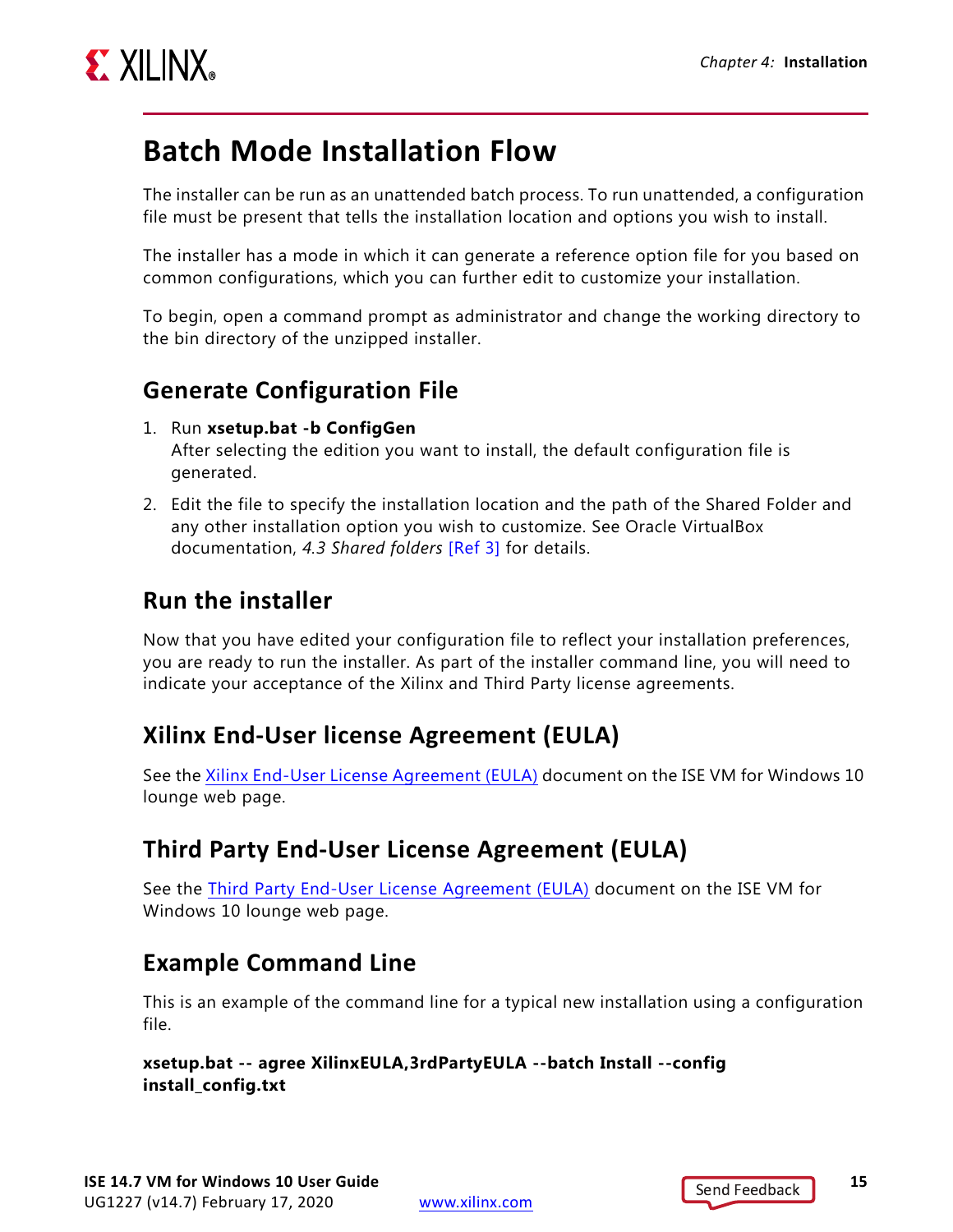

For the full list of the installer batch options run **xsetup.bat --help**

### <span id="page-15-0"></span>**Uninstalling the ISE Design Suite Tools for Devices**



**CAUTION!** *Before uninstalling, make sure to move all important files located on the Linux guest Virtual Machine you want to keep on the Windows 10 host. You might also want to make sure that you do not have any important files under the ISE VM installation directory (typically under C:\Xilinx\14.7\_VM).*

To uninstall, launch the uninstaller from the **Control Panel >Uninstall a program** or from the **Add or remove programs** application.

The uninstall process will uninstall the ISE Virtual Machine only.

*Note:* Virtualbox must be uninstalled manually.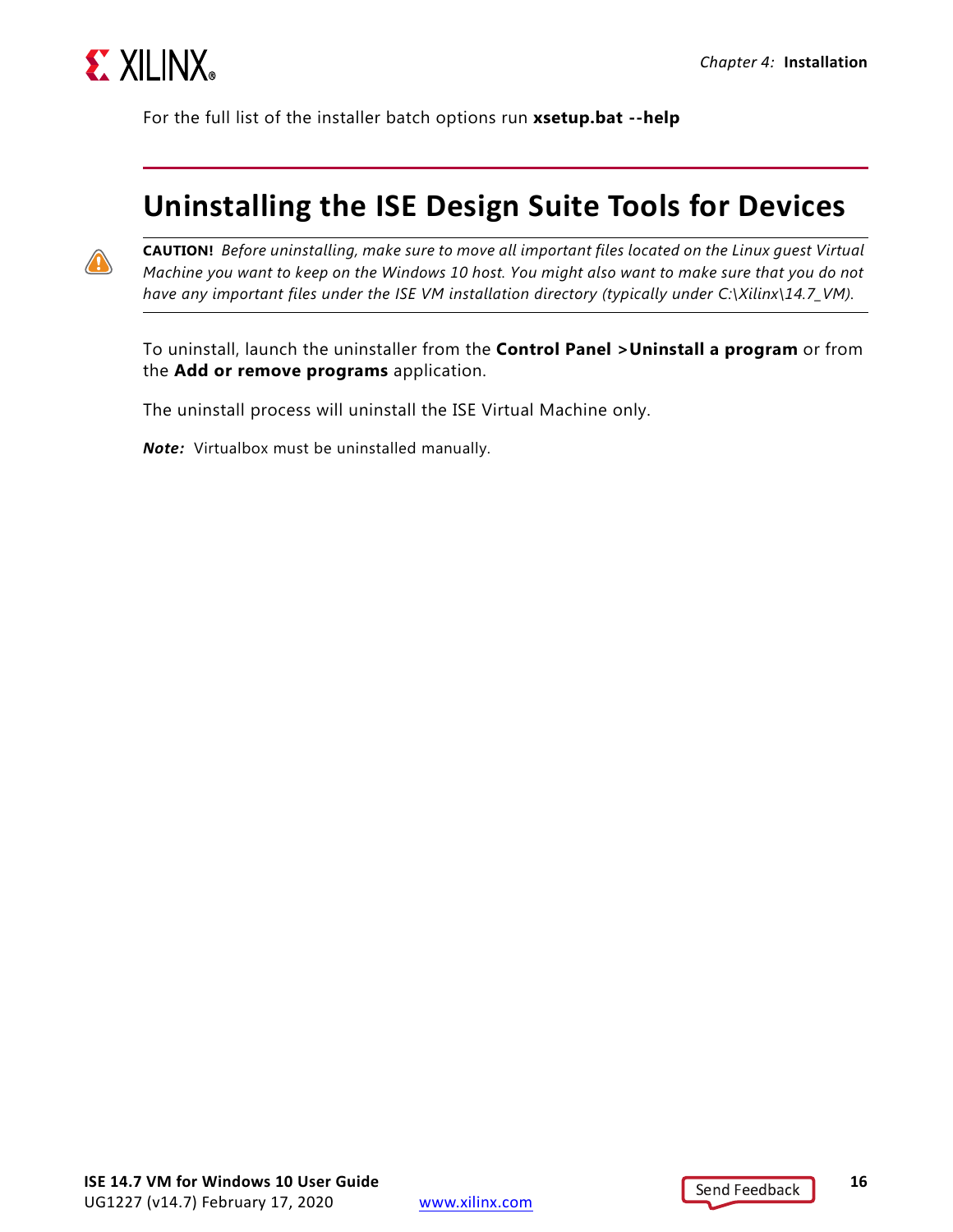

# <span id="page-16-0"></span>Licensing

### <span id="page-16-1"></span>**Licensing Overview**

The ISE® Virtual Machine solution is installed licensed; it is ready to use as is.

### <span id="page-16-2"></span>**IP Licensing**

#### **Pointing to IP Licenses Available on the License Server**

In case your design is using an IP that is licensed and that IP license is hosted on a license server, perform the following instructions to make that license accessible to ISE tools on the Virtual Machine.

Because the default ISE Virtual Machine network configuration limits it to have access only to the Windows 10 host, its network configuration must be updated. Enable external networking as detailed in [Enabling Full Networking in Chapter 6](#page-19-2).

After the ISE VM has full networking enabled, you need to point the ISE tools to your existing IP license server.

- 1. Open a terminal window on the ISE VM guest, **Applications > System Tools >Terminal**.
- 2. Type the following:

**export LM\_LICENSE\_FILE=**<port>**@**<license server>

For example export **LM\_LICENSE\_FILE=2100@pikachu**.

3. Verify that the IP licenses are accessible to ISE tools by launching Project Navigator from the same terminal by typing **ise** and go to **help->Manage Licenses**.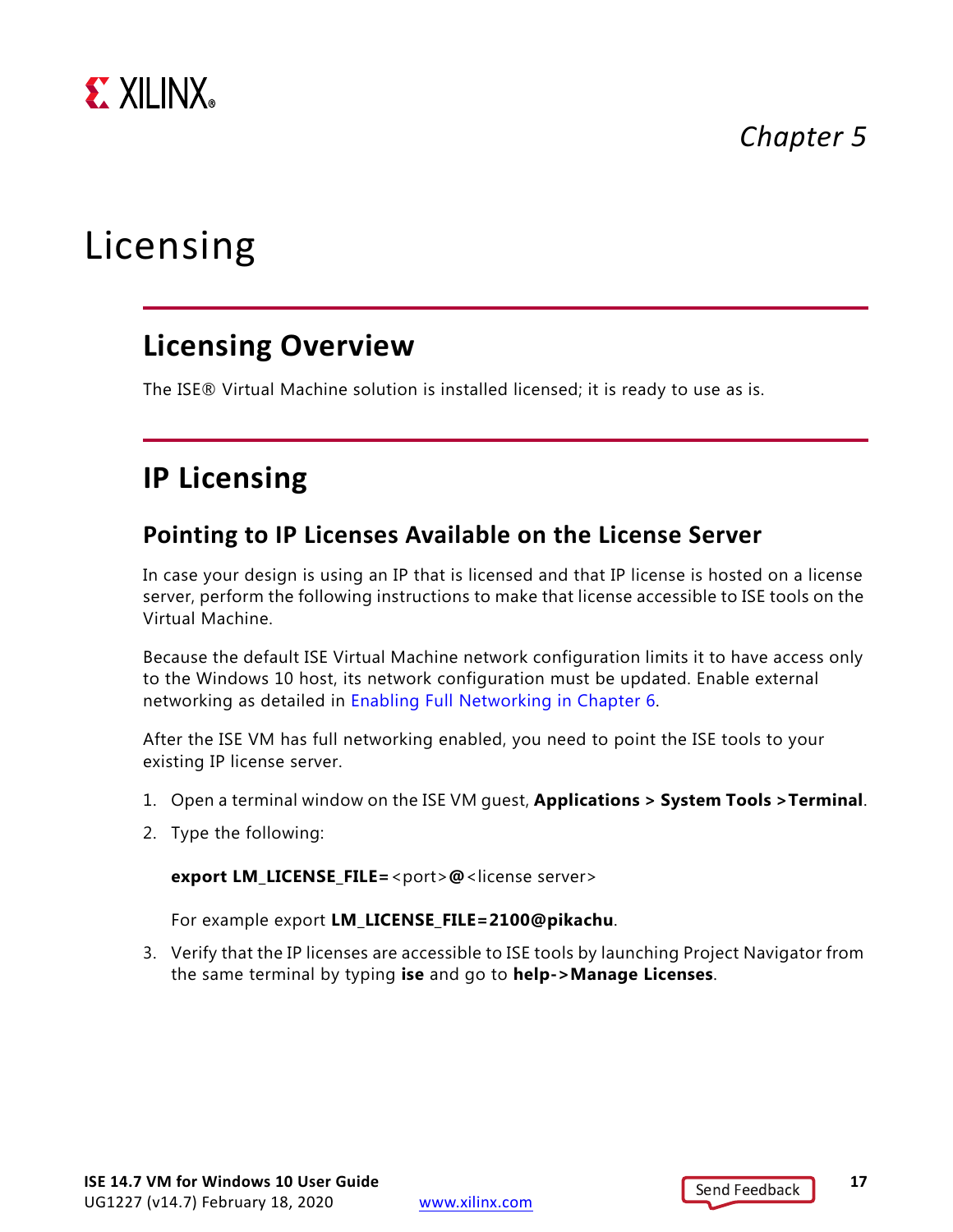

### **Deploying/Using new IP license**

Deploying a new IP license requires attaining a floating license that will be hosted on the Windows 10 host computer.

- 1. To attain the hostid of the Windows 10 computer, open a Windows Command Prompt and navigate to the  $tps\FlexLM$  directory of the install. By default this is C:\Xilinx\14.7\_VM\tps\FlexLM.
- 2. Issue the following command: **lmutil lmhostid**. This command generates at least one hostid, multiple ones are separated by spaces, to use when requesting a floating license for the paid IP. Additionally run **lmutil lmhostid -hostname** to get the hostname of the Windows 10 host computer used when generating the license.
- 3. After all information has been collected, request a floating license from Xilinx.
- 4. After the IP license is acquired from Xilinx, put the file somewhere on the Windows 10 host computer file system. Then, open a new Command Prompt and again navigate to the tps\FlexLM directory of the install and launch **lmgrd -c** <license file location> **-z**.



**IMPORTANT:** The lmgrd command must be active. Rather than closing the command window, you can minimize it.

5. To connect the Virtual Machine to the lmgrd instance running on the Windows 10 host, the IP address of the VirtualBox Host-Only Network must be known. To determine this run **ipconfig** from a Windows Command Prompt, and look for the Ethernet adapter VirtualBox Host-Only Network entry. Use the IPv4 Address to access the license. For example:

> <span id="page-17-0"></span>Ethernet adapter VirtualBox Host-Only Network: Connection-specific DNS Suffix . : Link-local IPv6 Address . . . . . : fe80::7063:d9ad:d6b9:a7e9%30 IPv4 Address. . . . . . . . . . . : 192.168.56.1 Subnet Mask . . . . . . . . . . . : 255.255.255.0 Default Gateway . . . .



6. In the ISE Virtual Machine open a Linux terminal window, **Applications->System Tools->Terminal**, in the window type:

#### **export XILINXD\_LICENSE\_FILE=2100@192.168.56.1**

- 7. To verify that the IP license is available to ISE tools, open Project Navigator and go to **Help->Manage Licenses** to determine if the license is available.
- 8. If the license is not available, close Project Navigator. In a Windows 10 command window, change the directory to  $c:\Xilinx\14.7$  VM\tps\FlexLM and type:

#### **lmutil lmstat -a -c 2100@192.168.56.1**

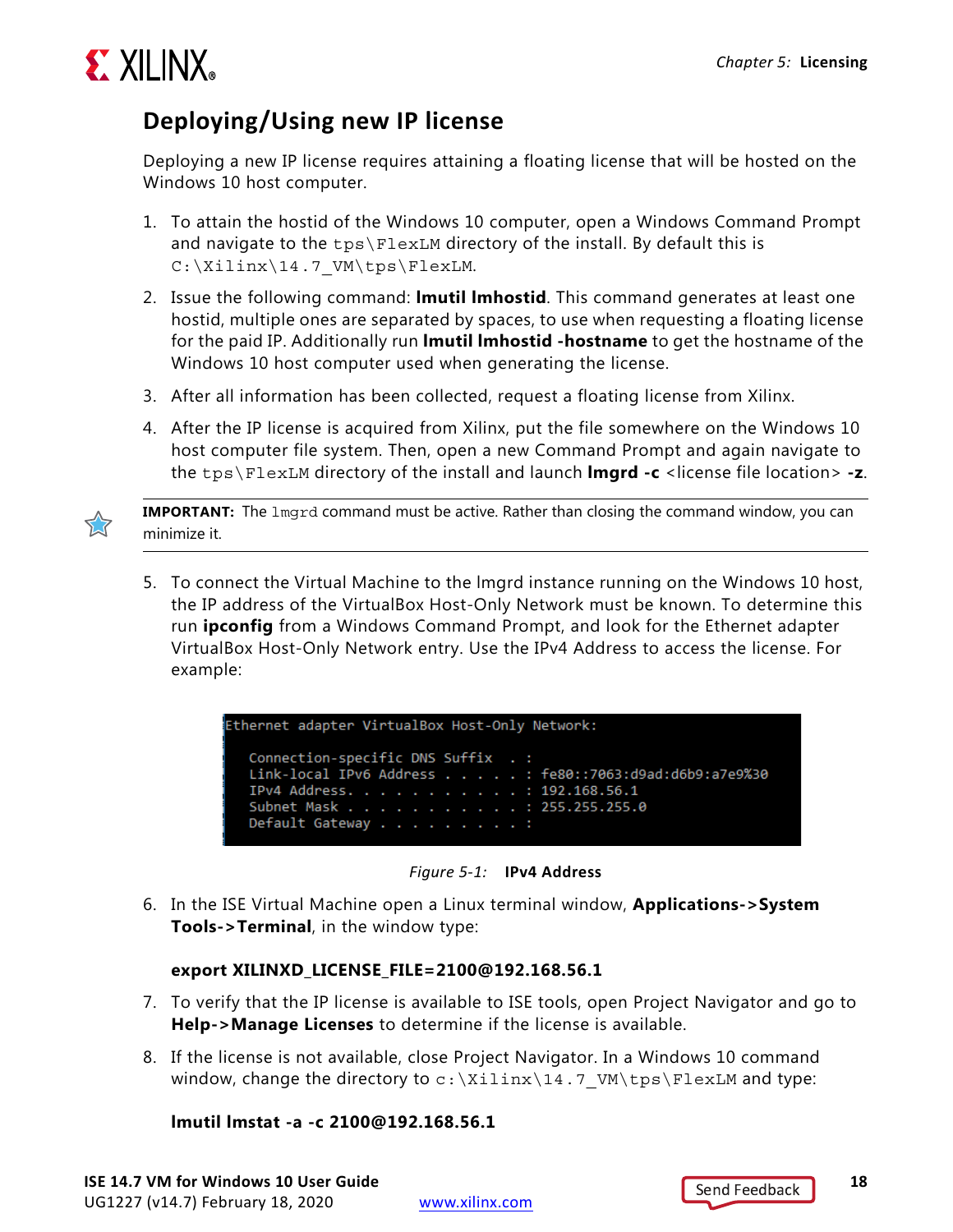

or the appropriate IP address listed in [Figure 5-1](#page-17-0) to see if the license is being served by the server. If it is not, there might be a problem with the firewall on the host. One way to circumvent this is to open the license file in a text editor and where the hostname is given as the SERVER, change that to the IP address, save the file, and relaunch **lmgrd**.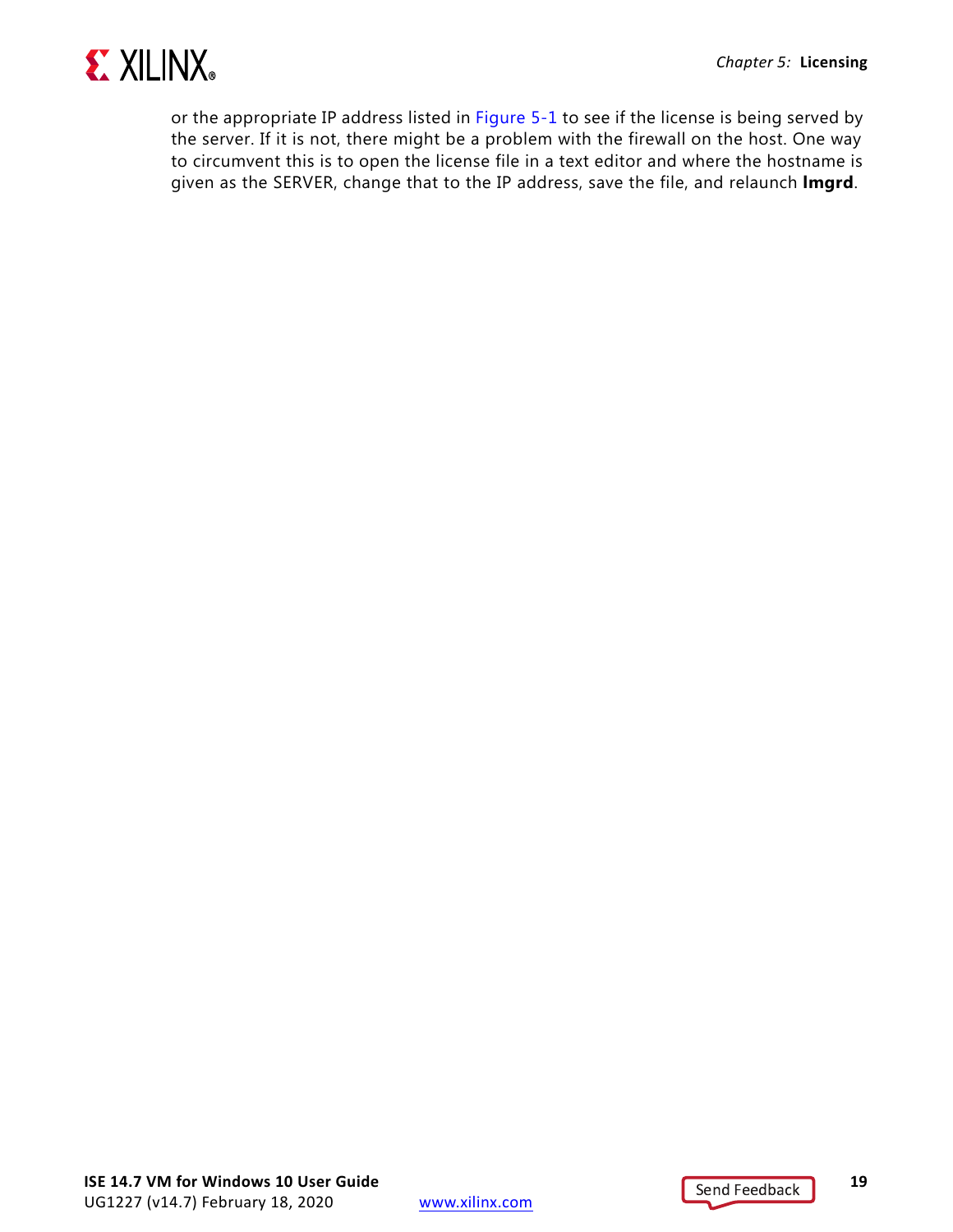

# <span id="page-19-3"></span><span id="page-19-0"></span>ISE Virtual Machine Configuration

### <span id="page-19-1"></span>**ISE Virtual Machine Environment and its Customization**

#### **ISE Virtual Machine Default Configuration**

The ISE® tools run on an Oracle Linux 6.4 Virtual Machine (VM) and that Virtual Machine is deployed on the Windows 10 host machine using Oracle VirtualBox hypervisor.

The ISE Virtual Machine is deployed by default with the following configuration

- OS: Oracle Linux 6.4 64 bit
- Processor: 1 CPU
- Base Memory: 6144 MB
- Internal Disk Space: 64 GB

This configuration should be considered as the minimum configuration but is sufficient for all ISE devices development. You can change post-installation based on your needs and the capability of your Windows 10 host machine. See Oracle VirtualBox documentation, *Chapter 3 Configuring virtual machines* [\[Ref 6\]](#page-22-5) for details.

### <span id="page-19-2"></span>**Enabling Full Networking**

The virtual machine ships with Host-only-Networking mode enabled by default. This means that the ISE Virtual Machine does not have Internet access and can only access the Windows 10 host machine. If full access is needed, perform the following instructions.

Xilinx recommends using NAT networking, followed by bridged. However, some network adapters and most wireless cards do not support bridged networking.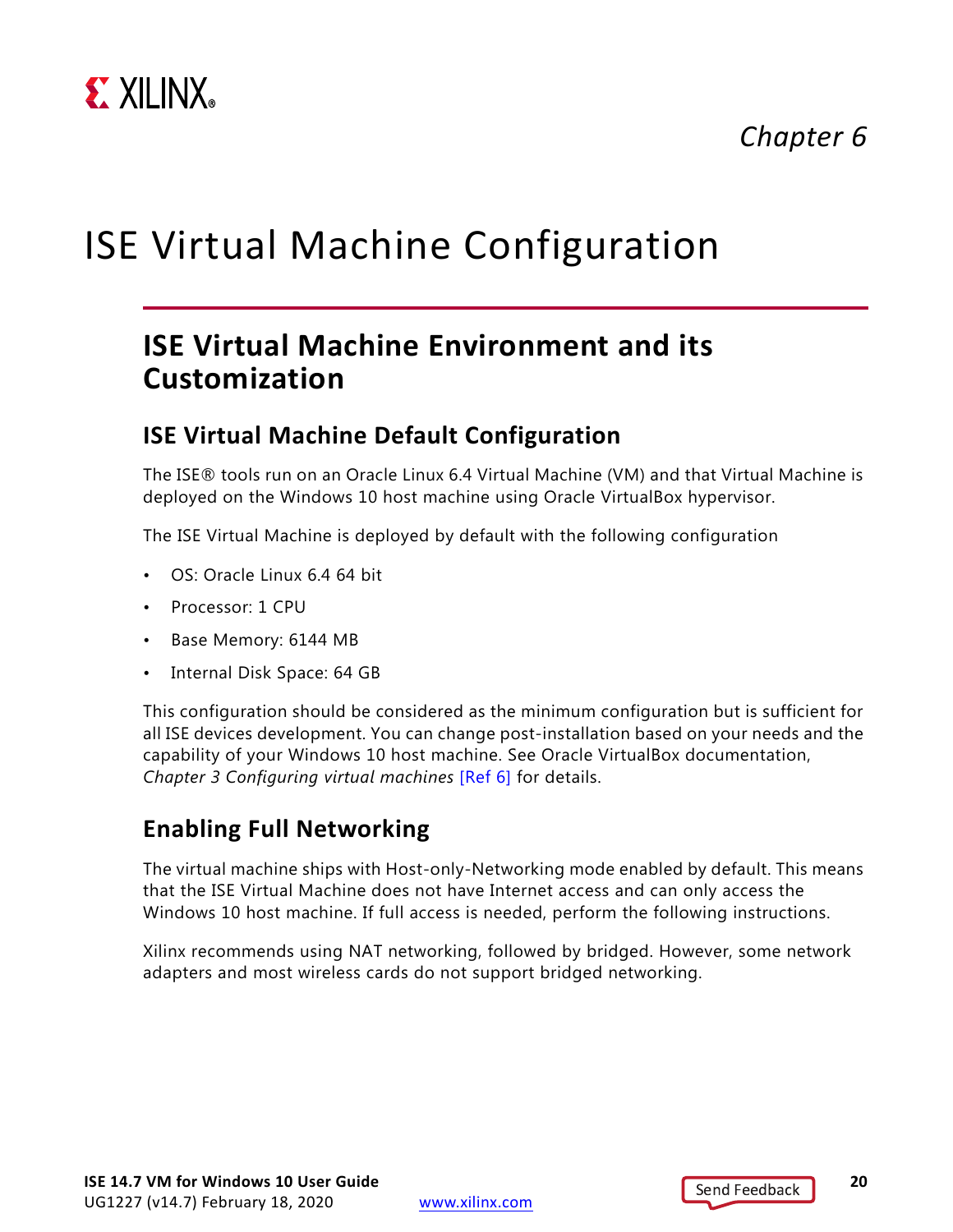

To enable NAT networking follow these simple steps.

- 1. Close the ISE VM if it is open.
- 2. On the Windows 10 host, open Oracle VM VirtualBox from the Start Menu.
- 3. Click **Settings >Network**.
- 4. Select **NAT** from the drop-down options under **Attached to:** and click **OK**.
- 5. Restart the ISE VM.

For full instructions and more information see the Oracle VirtualBox documentation, *Chapter 6. Virtual networking* [\[Ref 4\]](#page-22-6).

#### **ISE Virtual Machine Login and Permissions**

The ISE Virtual Machine is setup to automatically log in as user **ise**, password **xilinx**.

You may need root access for some actions in the ISE Virtual Machine, in most cases you can use **sudo** which does not require a password. For instance, type the following command in a command shell to create a directory as root.

#### %**sudo mkdir /opt/mydir**

#### **Accessing Additional Shared Folders and Network Storage on an ISE Virtual Machine**

To mount more than one shared folder into the VM after installation, you must follow the instructions in Oracle VirtualBox documentation, *4.3 Shared folders* [\[Ref 3\]](#page-22-4).

Note that the mountpoint referred to in the instructions must be created on the virtual quest prior to mounting. For example, if you have shared the  $C:\preccurlyeq C$  folder with the shared name of "projects" using the preceding instructions, you need to open a terminal window in the Virtual Machine from **Applications >System Tools >Terminal** and create a directory with the following command: **mkdir -p /home/ise/projects**. Then the mount command is **sudo mount -t vboxsf projects projects**.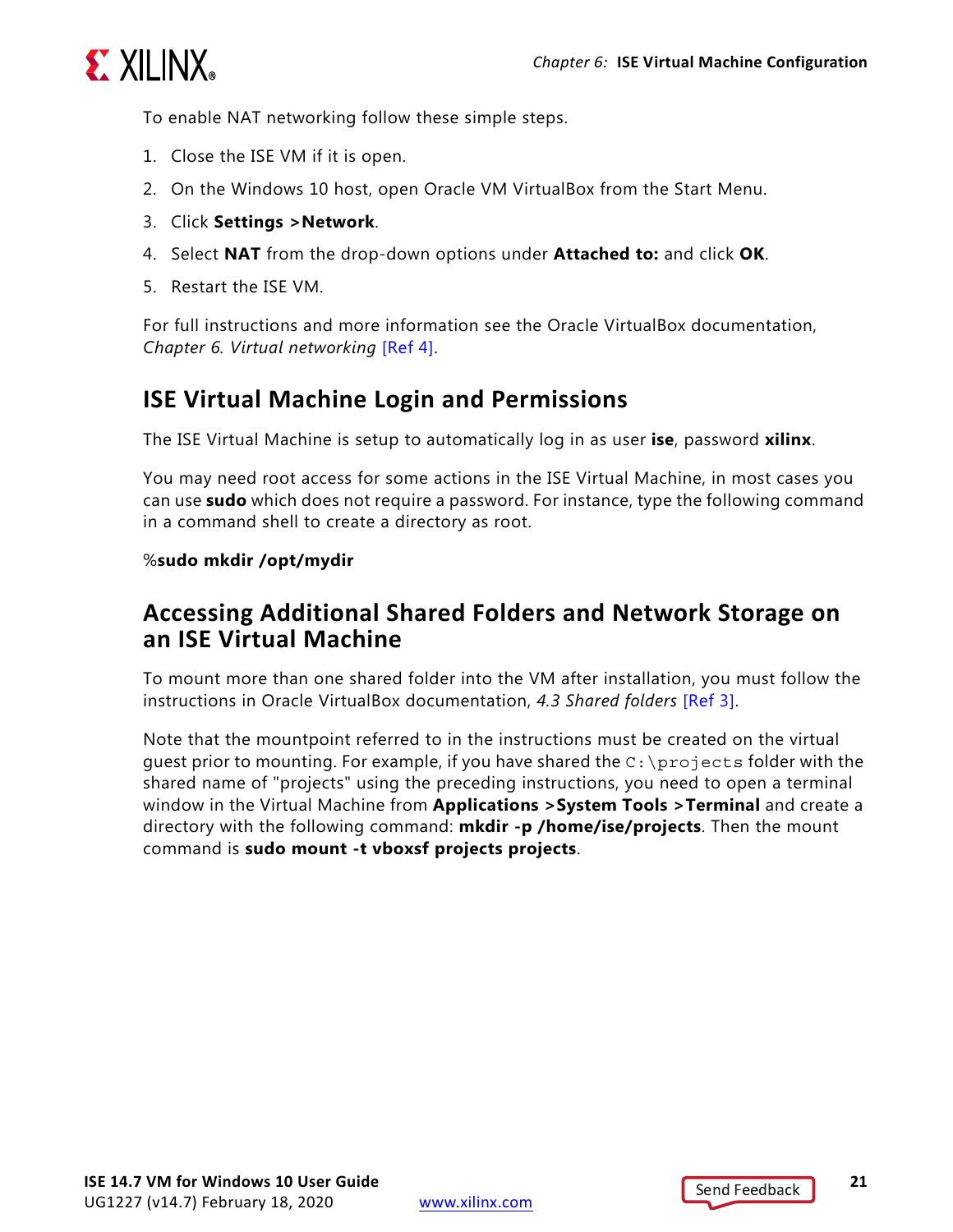

### **USB Pass-Through for Unrecognized Programming Cables**

The virtual machine contains out-of-the-box support for the Xilinx® and Digilent programming cables. If further support is needed, you need to pass through the USB cable to the guest to make it available to the Impact and ChipScope™ tools.

To configure the machine to capture USB devices while the machine is not running you can follow the instructions in the Oracle VirtualBox documentation, *3.10. USB support* [\[Ref 5\]](#page-22-7). If the machine is running, the previous instructions will work, or you can use the menu in the status bar of the VM to attach USB devices through to the guest.

<span id="page-21-0"></span>Right-click the USB icon located in the of the VirtualBox window in [Figure 6-1.](#page-21-0)



*Figure 6-1:* **USB Icon**

Then click the device you would like the guest to have access to. This operation will transfer the device to the Virtual Machine. Keep in mind that the guest will need drivers for the device in some cases. Please follow the cable manufacturer's instructions for installing the Linux drivers.